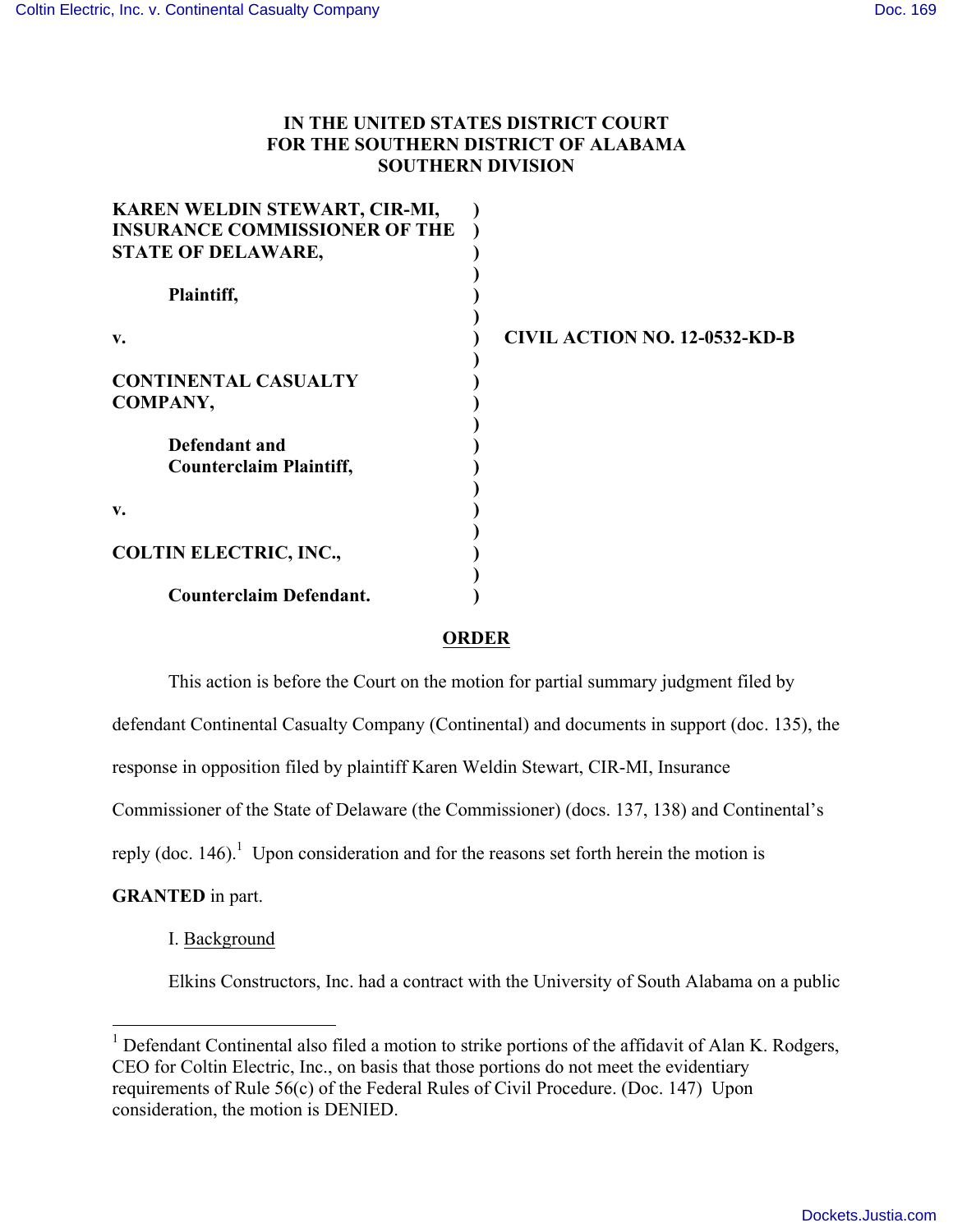works construction project to build a dormitory. Continental issued the payment bond for Elkins on the project. In July 2010, Elkins entered into a subcontract with Coltin Electric, Inc. (Coltin) for electrical work. Elkins failed to pay Coltin for certain materials, equipment, and labor on the project. On May 25, 2012, Coltin submitted a Claim for Additional Compensation against Elkins' Payment Bond. (Doc. 135-2, Affidavit of David Birklebach, Elkins Project Manager; Doc. 135-3, Claim) The parties were unable to resolve the dispute and this action was filed on August 22, 2012 (Doc. 1).

In the complaint, Coltin brought one claim against Elkins' payment bond with Continental. Coltin seeks damages for labor productivity losses in its field work on the project. Coltin attributes those losses to Elkins' mismanagement of the scheduling of sub-contractors and suppliers and its changes to schedules, including instituting a 24-hour schedule, in order to complete the project on time. Coltin alleges that it had to hire additional employees and perform additional work in order to accelerate and complete its work.

Coltin states that it began to accrue the labor productivity losses upon receipt of the amended project schedule on November 16, 2010. (Doc. 1; Doc. 135-1, p. 7) Coltin alleges that it also performed additional work that was beyond the scope of the base contract. Coltin seeks payment of "at least" \$804,827.63 against Elkins' bond with Continental.

Continental answered the complaint and counterclaimed against Coltin. (Doc. 132) Continental alleges that Mathes Electric Supply Company, Inc. and Mayer Electric Supply Company, Inc. provided materials to Coltin for the project, Coltin did not pay the suppliers, and they filed a claim and a lawsuit against Continental and other parties for payment for the materials. Continental seeks indemnification for these claims and all costs, damages, expenses and attorney's fees arising from the defense and resolution of these claims, based upon the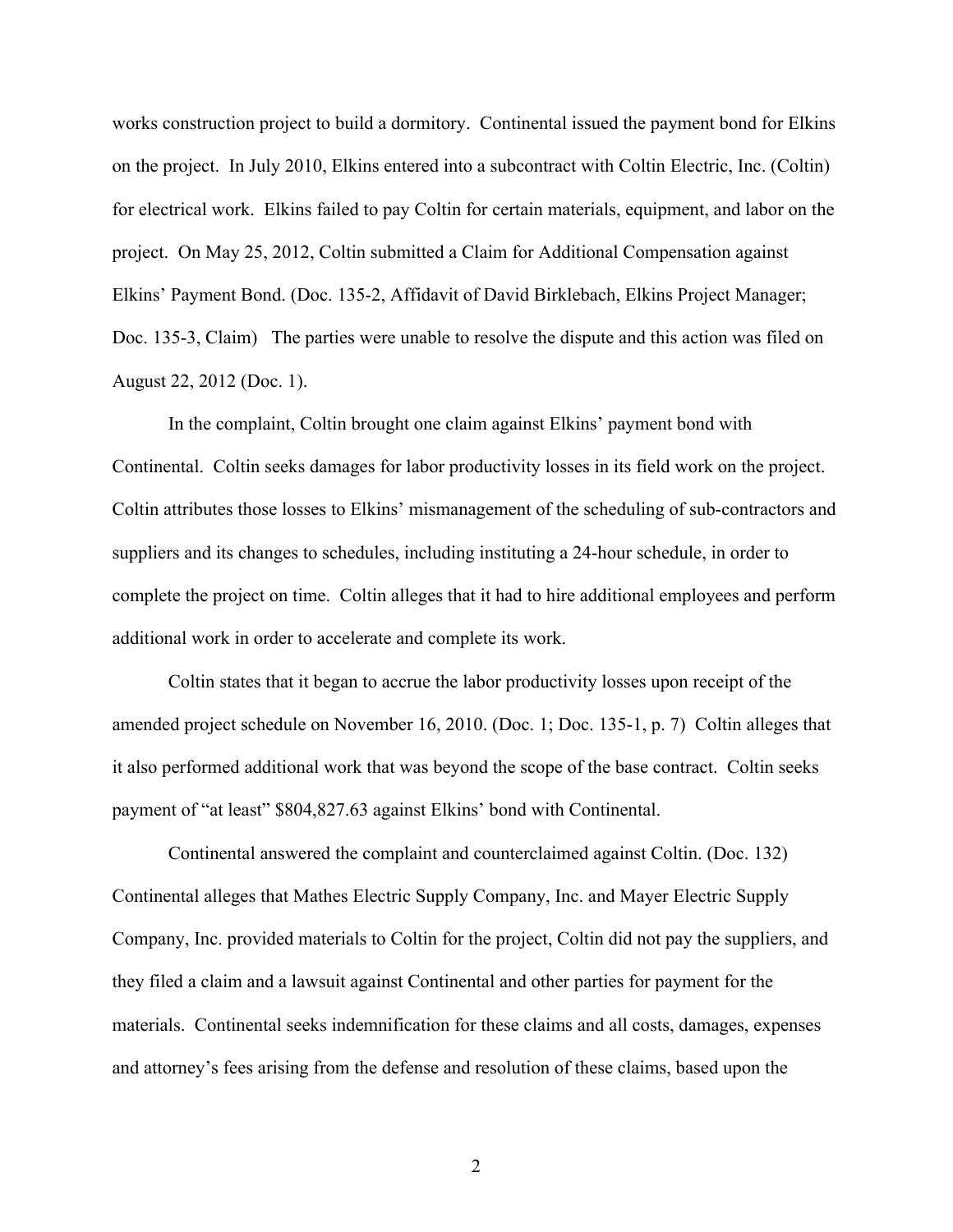indemnification and hold harmless provision of the subcontract between Coltin and Elkins.

Ullico Casualty Company provided the project bond for Coltin. Coltin agreed to indemnify Ullico against any claims, and as security assigned its claims against third parties relating to a bonded contract. After Coltin filed this lawsuit Ullico went into receivership in the state of Delaware and the Commissioner was appointed as the Receiver. The Commissioner exercised Ullico's right to Coltin's claims against Elkins' bond and moved for substitution. The motion was granted and the Commissioner was substituted for Coltin. (Doc. 66)

### II. Findings of Fact<sup>2</sup>

During the course of the project, beginning in August 2010, Coltin submitted monthly "Subcontractor's Applications and Certificates of Payment", (payment applications) to Elkins. Along with each application, Elkins required that Coltin and its subcontractors or suppliers execute a release of lien. A form captioned "Release of Lien- Alabama" accompanied or followed the payment applications.

The first payment application was submitted for the period ending August 31, 2010. Melissa Hirmer, an employee of Coltin identified by title as "Accounts Receivable" signed the application in September 2010. Elkins later requested a "lien release to release [the] August payment." Hirmer signed a release of lien for the period ending August 31, 2011, and emailed it to Elkins on October 5, 2010 asking for overnight delivery of the check. (Doc. 146-1, p. 2-3). Coltin received payment in early October 2010. (Doc. 146-1, p. 2, email to Hirmer on October 6, 2010, "Going out today will have tomorrow") In relevant part, the release provides that upon receipt of the amount due for the period ending August 31, 2010, Coltin released and waived any

<sup>&</sup>lt;sup>2</sup> The Court has made its determination of facts by "view[ing] the facts and draw[ing] all reasonable inferences in the light most favorable to the nonmoving party." *Goodman v. Kimbrough,* 718 F.3d 1325, 1331 (11th Cir.2013). The parties are reminded that the findings of fact at the summary judgment stage may not be the same as the facts determined at trial.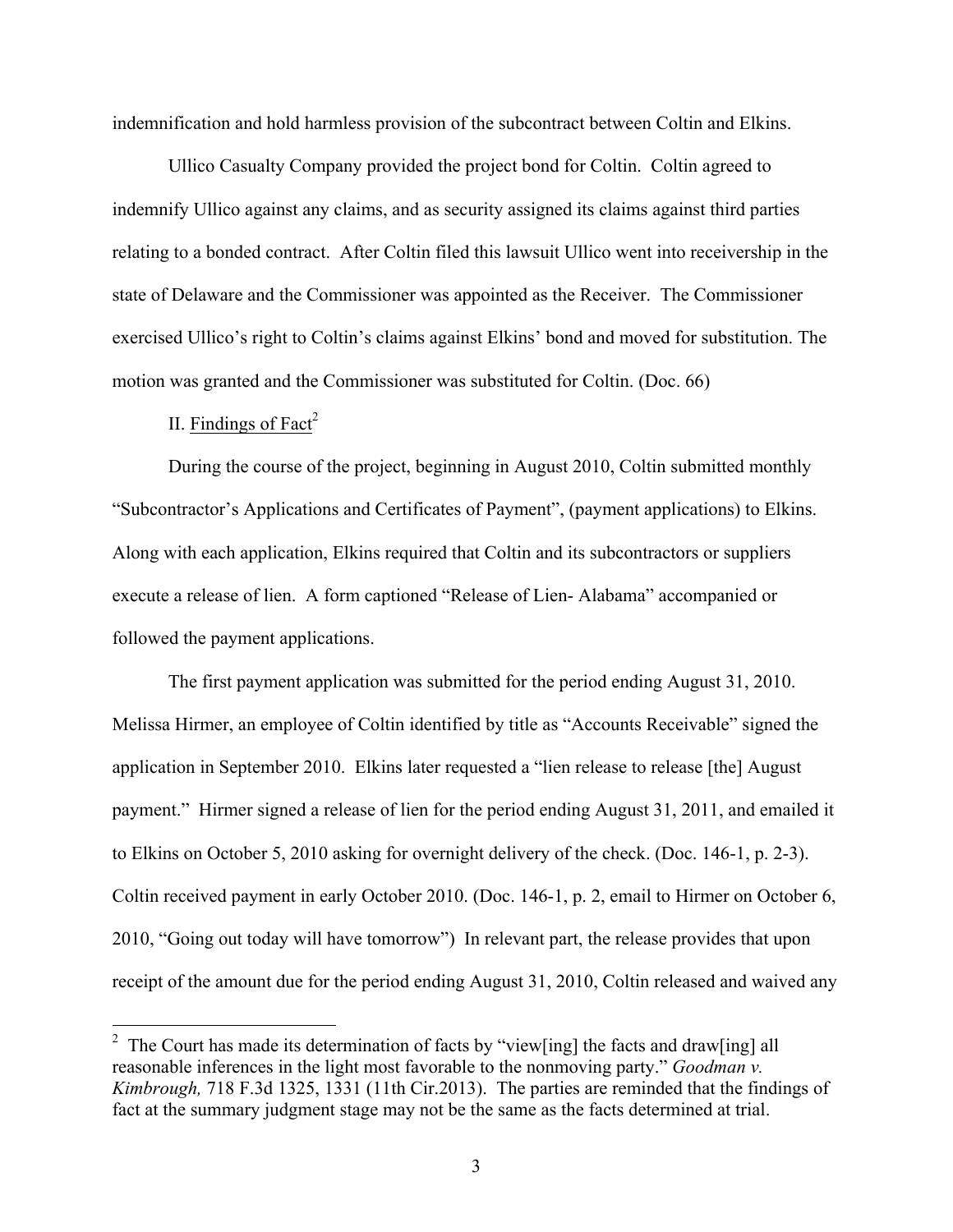and all liens and claims or rights of lien upon or against the project bonds. (Doc. 146-3)

The second payment application was submitted for the period ending September 30, 2010. Hirmer signed the application on September 24, 2010. (Doc. 146-1, p. 20-23) On November 23, 2010, Elkins' Project Accountant Linda Anderberg, emailed Hirmer stating that "[i]n order to release this check . . . I still am in need of your waiver" and attached a release for Coltin to execute. (Doc. 146-1, p 20-21). That same day, Alan K. Rodgers, identified as the CEO of Coltin, signed the release of lien for the period ending September 30, 2010 (Doc. 146-1, p. 24). The release was emailed to Elkins. (Doc. 146-1, p. 20, email with attachment) In the release, in relevant part, Coltin acknowledged payment received through August 31, 2010 and released and waived any and all liens and claims or rights of lien upon or against the project bonds through that date. Also, the release provided that upon receipt of payment for the period ending September 30, 2010, Coltin released and waived any and all liens and claims or rights of lien upon or against the project bonds for the period ending September 30, 2010. (Doc. 146-4, Doc. 146-1, p. 24)

The third application for payment was submitted for the period ending October 31, 2010. Hirmer signed the application on November 3, 2010. (Doc. 146-5) It appears that no release was submitted. (Doc. 146-2, Birkelbach Affidavit [10)

The fourth application for payment was submitted for the period ending November 30, 2010. Hirmer signed the application on November 24, 2010. Hirmer signed the release on January 20, 2011. In the release, in relevant part, Coltin acknowledged payment received through October 31, 2010 and released and waived any and all liens and claims or rights of lien upon or against the project bonds through that date. Also, the release provided that upon receipt of payment for the period ending November 30, 2010, Coltin released and waived any and all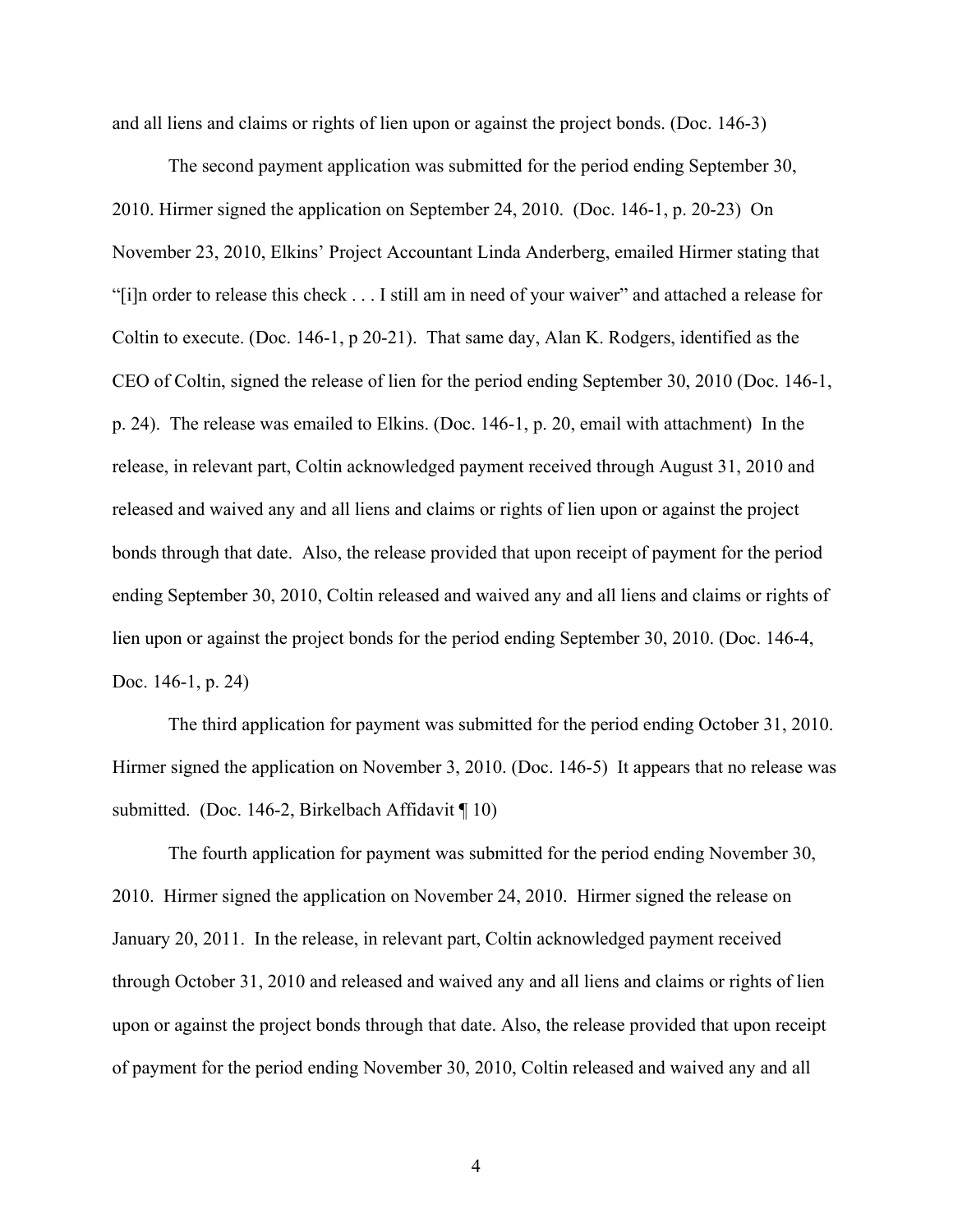liens and claims or rights of lien upon or against the project bonds for the period ending November 30, 2010. (Doc. 146-6)

The fifth application for payment was submitted for the period ending December 31, 2010. Hirmer signed the application on December 22, 2010. Hirmer signed the release on February 7, 2011. (Doc. 146-1, p. 9) In the release, in relevant part, Coltin acknowledged payment received through November 30, 2010 and released and waived any and all liens and claims or rights of lien upon or against the project bonds through that date. Also, the release provided that upon receipt of payment for the period ending December 31, 2010, Coltin released and waived any and all liens and claims or rights of lien upon or against the project bonds for the period ending December 31, 2010. (Doc. 146-7)

In sum, Hirmer executed releases for payment applications 1, 4, and 5, there was no release submitted for payment application 3, and Rodgers executed the release for payment application 2. In reliance on the releases signed by either Hirmer or Rodgers, Elkins made payments to Coltin for these payment applications. (Doc. 146-2, Birkelbach Affidavit, ¶¶ 10-11)

The sixth application for payment was submitted for the period ending January 31, 2011. Hirmer signed the application on January 20, 2011. (Doc. 146-8, Doc. 146-1, p. 26-33 (email)) Coltin sought payment of \$82,045.96. It appears that no release was submitted at that time. (Doc. 146-1, p. 26)

The seventh application for payment was submitted for the period ending February 28, 2011. Hirmer signed the application on February 25, 2011. (Doc. 146-9, Doc. 146-1, p. 11, email from Hirmer to Anderberg) Coltin sought payment of \$64,766.25. (Doc. 146-9) That same day, Hirmer signed a release for the period ending February 28, 2011, which was submitted with the payment application. The release included the amount due from the sixth payment application -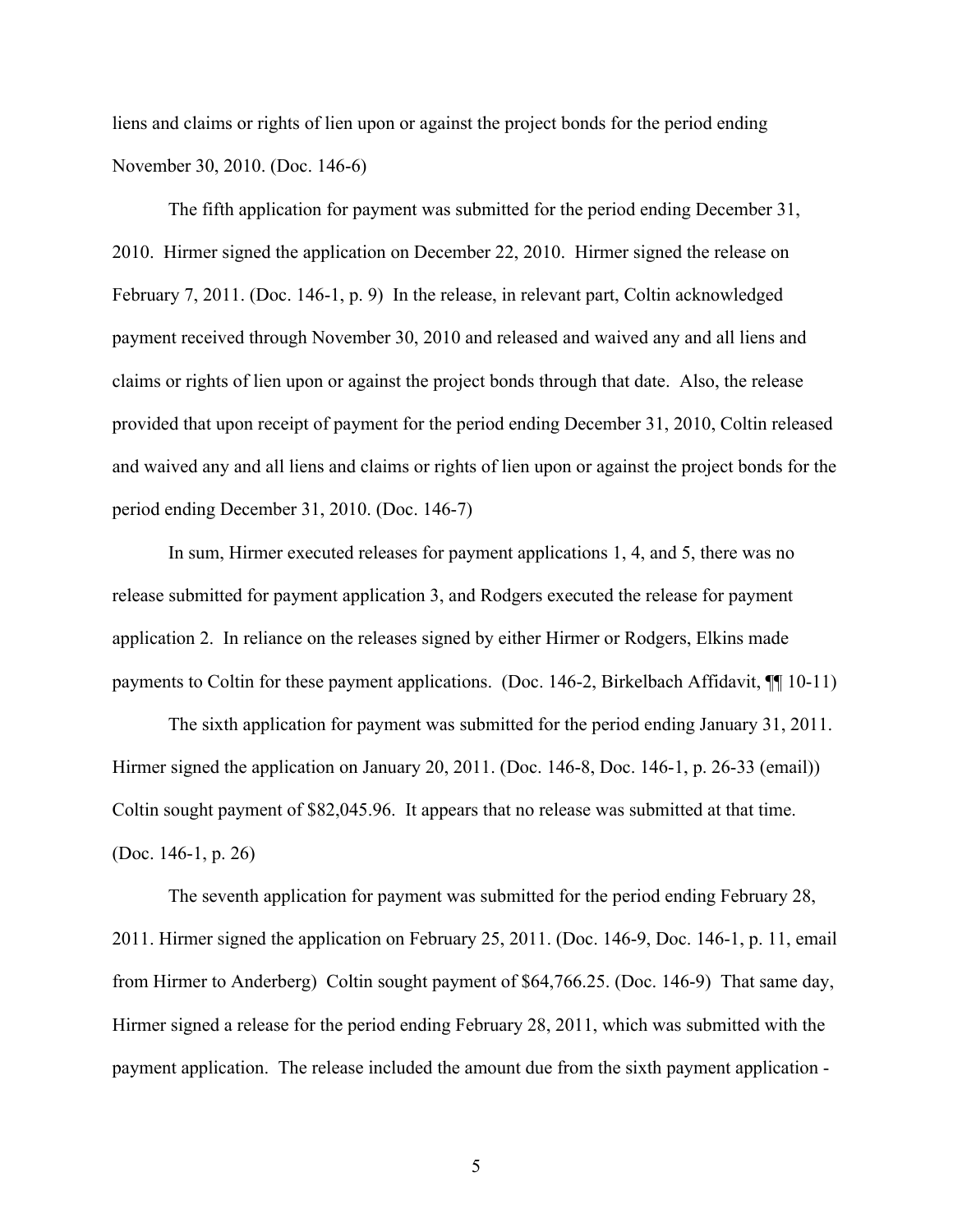\$82,045.96 - for a total of \$146,812.20 and sets forth, in relevant part, as follows:

1. The undersigned acknowledges receipt of aggregate payments of \$236,690.07 (amounts received to date), representing all payments due the undersigned through 12.31.1[0] (*sic*) (effective date of last paid application for payment), for all labor, materials, equipment or services theretofore furnished for the referenced Project. The undersigned does hereby release Owner and its Lender and Elkins Constructors, Inc., and does hereby fully release and waive any and all liens and claims or rights of lien upon or against the Project Funds and Project Bonds, the land whereon is situated the construction Project and all buildings or structures thereon, for all labor, materials, equipment or services furnished through the aforesaid effective date of the last paid application for payment.

2. Subject to receipt of the current amount due of \$146,812.20, for the period ending 02.28.11 (effective date of current application for payment), the undersigned does release Owners and its Lender and Elkins Constructors, Inc., and does hereby fully waive and release any and all liens and claims or rights of lien upon or against the Project Funds and Project Bonds, the land whereon is situated the construction Project and all buildings or structures thereon, for all labor, materials, equipment or services furnished through the aforesaid effective date of the current application for payment.

(Doc. 135-5, p. 10; Doc. 146-1, p. 16)

On the morning of April 20, 2011, Anderberg emailed Hirmer that funds had been released for February and that she had "two checks for you" since Anderberg still did not have the "\$10.00 release from Rexel [a sub-sub-contractor] to release your [January] check." (Doc. 146-1, p. 34) At this point, Anderberg was holding a check dated March 30, 2011, in the amount of \$82,045.96 for the January payment and a check dated April 19, 2011, in the amount of \$64,766.25 for the February payment. (Doc. 135-6; 135-7) With her email, Anderberg provided two release forms for January and February. (Doc. 146-1, p. 36-37) These two forms contained a release and waiver of any and all liens and claims or rights of lien against the project bonds.

Later that day, Anderberg emailed Hirmer stating "I didn't get your [January] waiver yet??" to which Hirmer replies: "Attached is our waiver thru 01.31.11". (Doc. 146-1, p. 39) The release (waiver) attached was signed by Rodgers on April 21, 2011. (Doc. 146-1, p. 40) This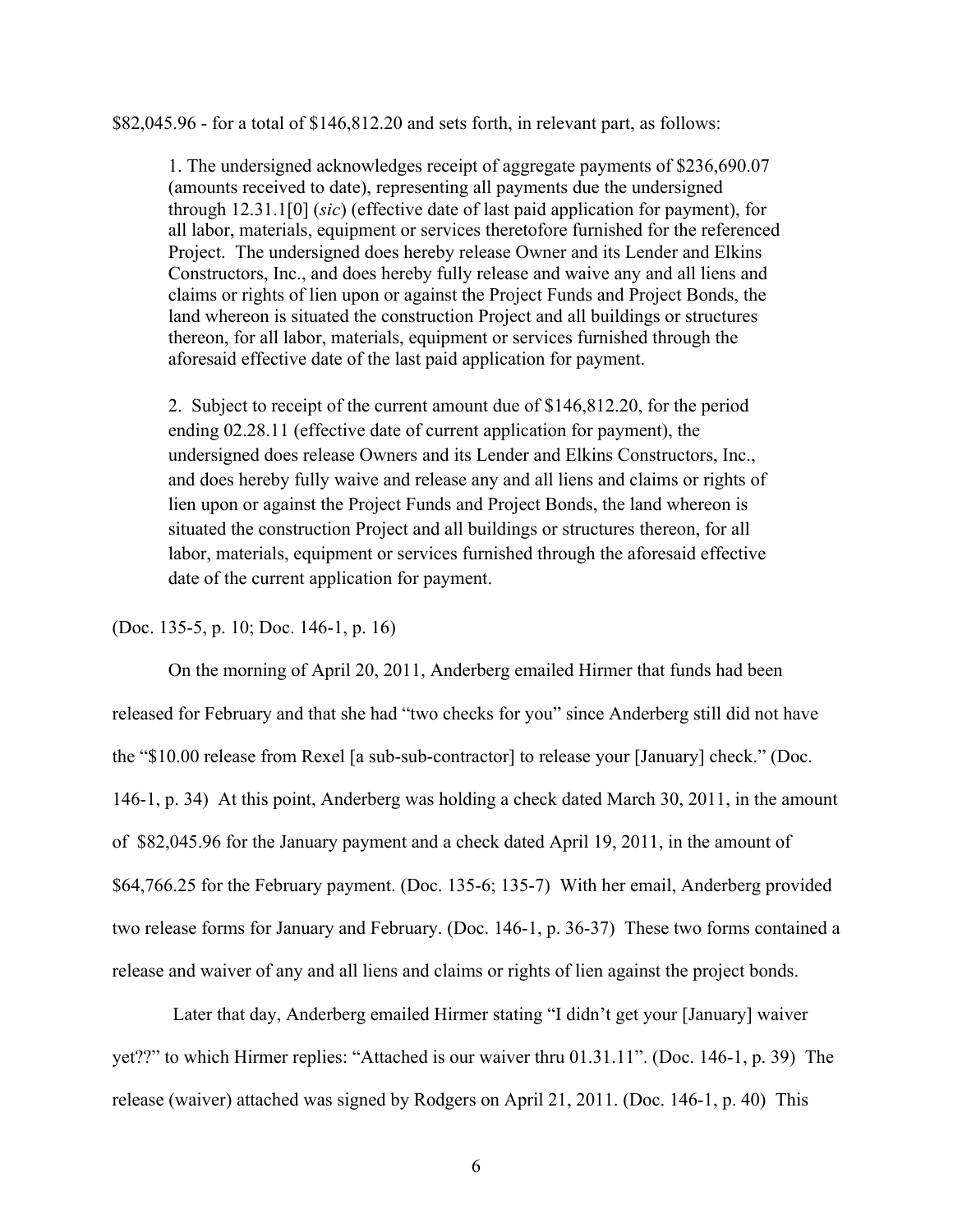release was not the form sent by Anderberg and did not release or waive any liens and claims or rights of lien against the Project Funds or the Project Bonds. Coltin changed the form of the release submitted for payment. (Doc. 138-1, Rodgers Affidavit) The release submitted on April 21, 2011 for the period ending January 31, 2011, sets forth in relevant part as follows:

1. The undersigned acknowledges receipt of aggregate payments of \$235,690.10 (amounts received to date), representing all payments due the undersigned through 12/31/2010 (effective date of last paid application for payment), for all labor, materials, equipment or services theretofore furnished for the referenced Project. The undersigned does hereby release and waive any and all liens and rights of lien upon or against the land wherein the Project is situated and all buildings or structures thereon, for all labor, materials, equipment or services furnished through the aforesaid effective date of the last paid application for payment.

2. Subject to receipt of the current amount due of \$82,045.96, for the period ending 01/31/2011 (effective date of current application for payment), the undersigned does release any and all liens or rights of lien upon or against the land whereon the Project is situated and all building or structures thereon, for all labor, materials, equipment or services furnished through the aforesaid effective date of the current application for payment.

(Doc. 135-4,p. 7; Doc. 146-1, p. 40)

The check for January was sent to Coltin and cleared the bank on April 25, 2011. (Doc.

135-6) According to David Birkelbach, Elkins' Project Manager, Elkins did not notice the

change in the form and issued payment to Coltin. (Doc. 146-2, p. 4, Birkelbach Affidavit)

On May 5, 2011, Anderburg emailed Hirmer stating "My records show that I need the following waivers to be able to release your Feb. check: Your waiver (attached)", waivers from suppliers and vendors, and "Once I have these I can release your [February] check." (Doc. 138-1, p. 11-12) On May 5, 2011, Rodgers<sup>3</sup> executed a release for the period ending February 28, 2011,

<sup>&</sup>lt;sup>3</sup> Rodgers stated that Elkins "rejected the Hirmer Release and refused" to pay until he "personally executed a new release in substitution of the Hirmer Release". (Doc. 138-1, p. 2)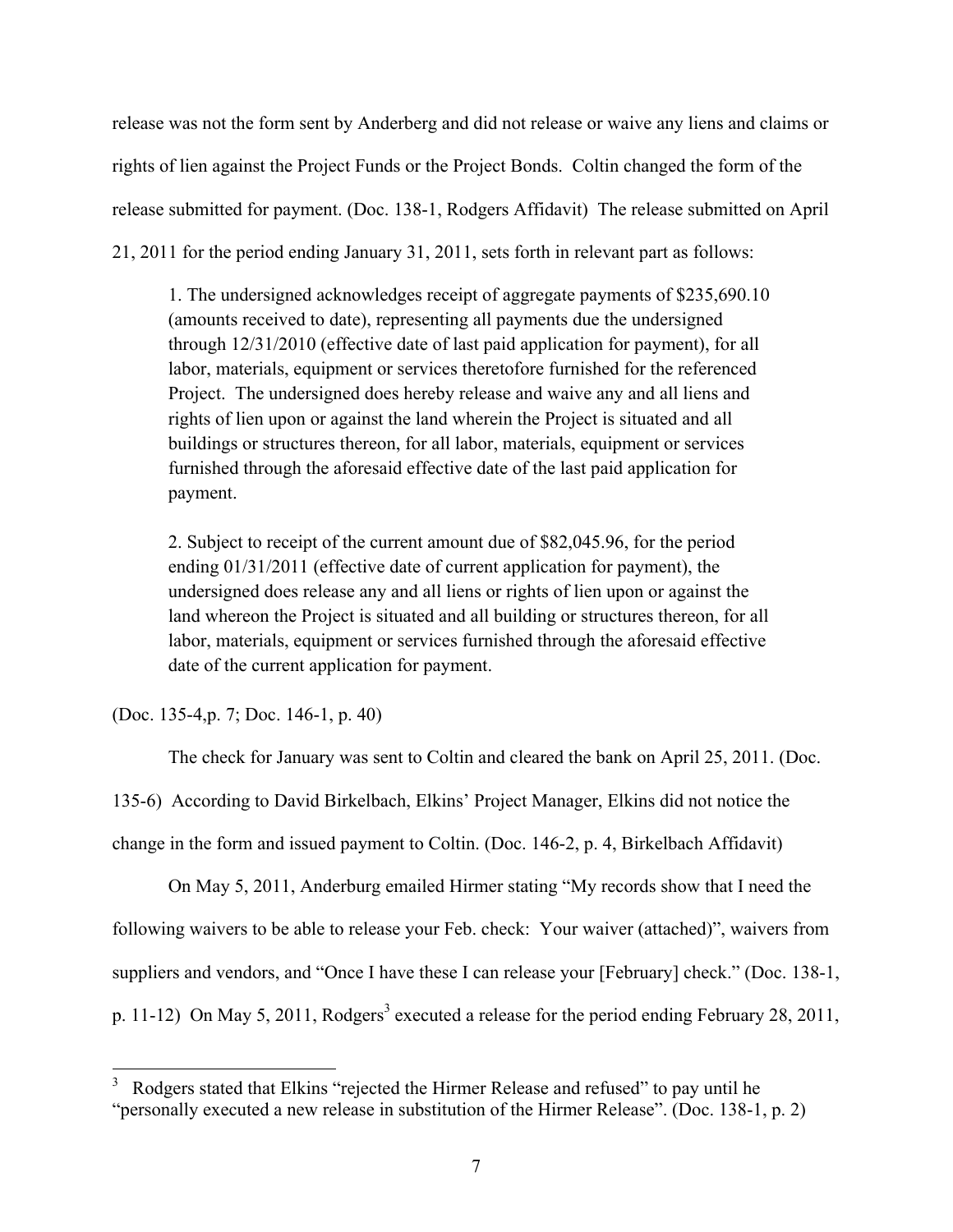which was sent to Anderberg. (Doc. 138-1, p. 7; Doc. 146-1, p. 45) As with the January payment application, this release did not contain a release and waiver of liens and claims or rights of liens against the payment bond. According to Birkelbach, Elkins did not know that it "had already received the executed Release from Coltin which conditionally released Coltin's claims and liens through February 28, 2011[.]" (Doc. 146-2, p. 4)

The check for February was sent to Coltin on May 6, 2011 by overnight delivery (doc. 138-1, p. 15-16) and the check cleared on May 10, 2011. (Doc. 135-7)

The eighth application for payment had been signed by Hirmer and submitted on March 18, 2011, for the period ending March 31, 2011. (Doc. 146-10) On May 6, 2011,  $4$  Anderberg emailed Hirmer that Elkins had been paid for March and that she needed Coltin's waiver and release and the waivers for the suppliers, to release the March payment to Coltin. (Doc. 138-1, p. 14) Rodgers signed the release for March on June 3, 2011 and sent it to Elkins. (Doc. 146-10, p. 8) The release did not release and waive Coltin's rights and claims against the Payment Bond.

On June 6, 2011, Anderberg emailed Crystal Standland at Coltin: "Call me please to discuss – there is language that is missing from the [March] waiver that you sent me, that is why I had to send you another one." (Doc. 138-5, p 3) Rodgers responded to Anderberg: "We are a bit confused that the language on the waiver is not acceptable. We have submitted the waiver for January and February with no problem on payment. Why is this a problem now?" (Doc. 138-5,

Rodgers relies upon the email from Anderberg and asserts that she asked for a new release. In that regard, Anderberg wrote "My records show that I need the following waivers to be able to release your Feb check: Your waiver (attached) - AND - \$10.00 thru 1/31/11 from" four suppliers. She then wrote "Once I have these I can release your check." (Doc. 138-1, p. 11) <sup>4</sup> Later that day, Hirmer emailed her coworkers that the February check was expected on Monday, they should pay all vendors and get their lien releases so that Coltin could be paid for March, and to "make sure to use the correct lien release for Coltin . . . DO NOT USE THE ONE ELKINS SUPPLIES[.]" (Doc. 138-1, p. 13) (emphasis in original)

 $\overline{a}$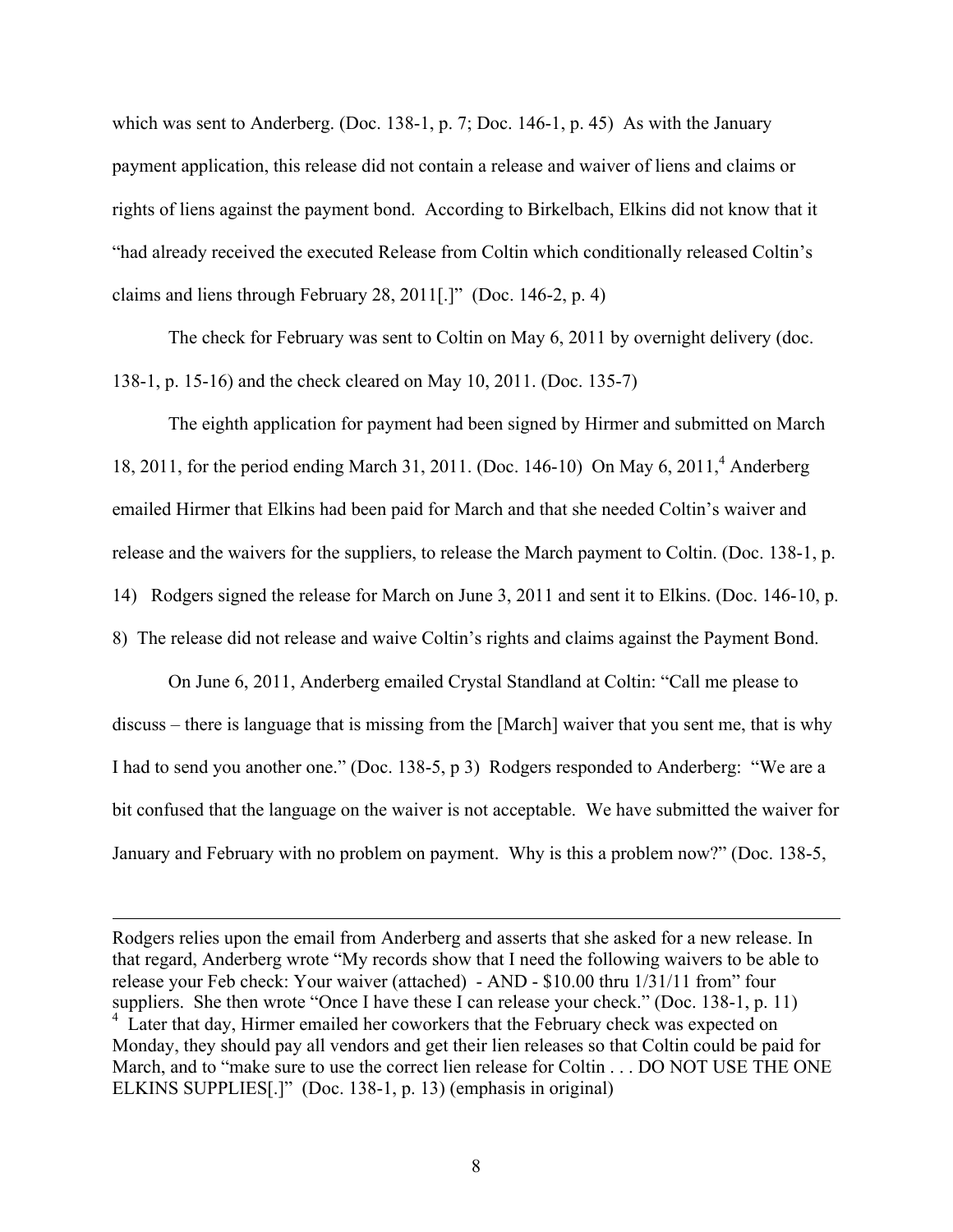p. 3) Anderberg responds: "The Jan and Feb waivers should not have been accepted and I just noticed it. The issue is that all subcontractors should be signing the waiver that you have been signing until very recently." (Doc. 138-5, p. 2)

On June 7, Anderberg emails Birkelbach: Attached is the PDF version of the Lien Waiver on the USA Housing job. Please be advised that I have all of the other waivers I need in order to release the March check . . ." (Doc. 138-5, p. 2). Birkelbach then emails the lien waiver to Rodgers writing "Please sign the attached lien waiver. This waiver is required by Elkins Constructors for all subcontractors, in order to release payment. We will not be able to release any further payments to Coltin until we have this waiver signed as well as all sub waivers in. . . . If you have any additional questions please contact me. . ." (Doc. 138-5, p. 1)

On June 8, 2011, Bill Stinson at Elkins sent Rodgers a revised release for payment application 8 for March 2011, for Rodgers to sign. Stinson wrote as follows:

Alan,

Here is the revised waiver we discussed earlier today. We added item no. 4 to address your concerns over waiving your right pertaining to your claim for schedule delays. If you are in agreement that this protects your rights for your claim then sign and return and we will send you the \$132k we owe you. I understand you made a request for early release of the next pay application of approximately \$93k. If you will send us the same type or waiver for that amount and if we have all of your other sub waivers and the proper documentation we will send you that check as well.

Call if you still have questions or concerns.

Thanks

Bill

(Doc. 138-8, p. 1; Release of Lien at p. 2).

Rodgers revised the proposed lien waiver, executed the revised version on June 21, 2011,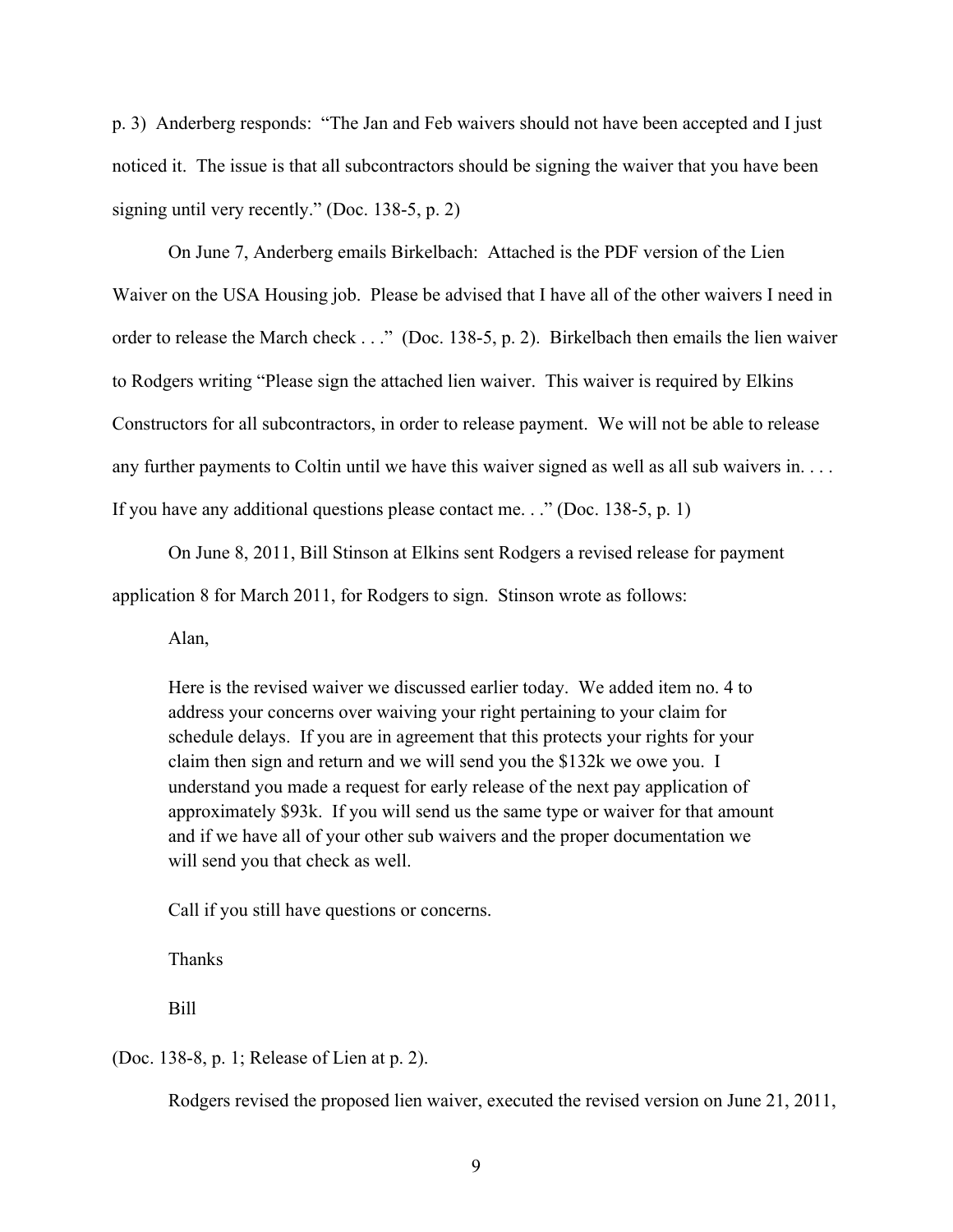and sent it to Elkins that day, as explained below:

Joe and Brett,  $5$ 

Attached please find an executed lien waiver that includes revisions we believe address both parties' concerns regarding the payment process. Pursuant to Elkins' request, we have included with the waiver an attachment that lists the issues for which Coltin is reserving its rights. We have also included a red-lined version of the release which shows all of the revisions we have made to the form previously forwarded by Elkins.

We trust that the attached will be sufficient to release our pending funds on the Project. Please advise when we can expect payment.

Thanks, Alan K. Rodgers

(Doc. 138-6, p. 2)

In the "executed lien waiver" Rodgers acknowledged receipt of aggregate payments in the amount of \$383,502.30 "representing all payments to [Coltin] through 02/28/2011" and released and waived any and all liens and claims or rights of lien upon or against the project bonds. (Doc. 138-1, p. 8) The release also provided that upon receipt of "\$301,188.84 for the period ending 05/31/2011" Coltin would waive and release any and all liens and claims or rights of lien upon or against the project bonds. (Id.) The release references "Progress Payment March April May 2011" (Id.)

In paragraph 4, Coltin and Elkins acknowledged that "all rights pertaining to the claims asserted by Coltin Electric, Inc., related to the issued identified on Attachment A are reserved." (Id.) Attachment A begins with the phrase "Payment Application Nos. 8, 9, 10 dated March, April and May 2011" (Doc. 138-1, p. 9). The attachment then identifies "Reserved or Pending Claims / Issues", in three separate paragraphs. In paragraph one "Non-payment/untimely

 $5$  The email was sent to Joe Newell and Brett D? "@elkinsconstructors.com".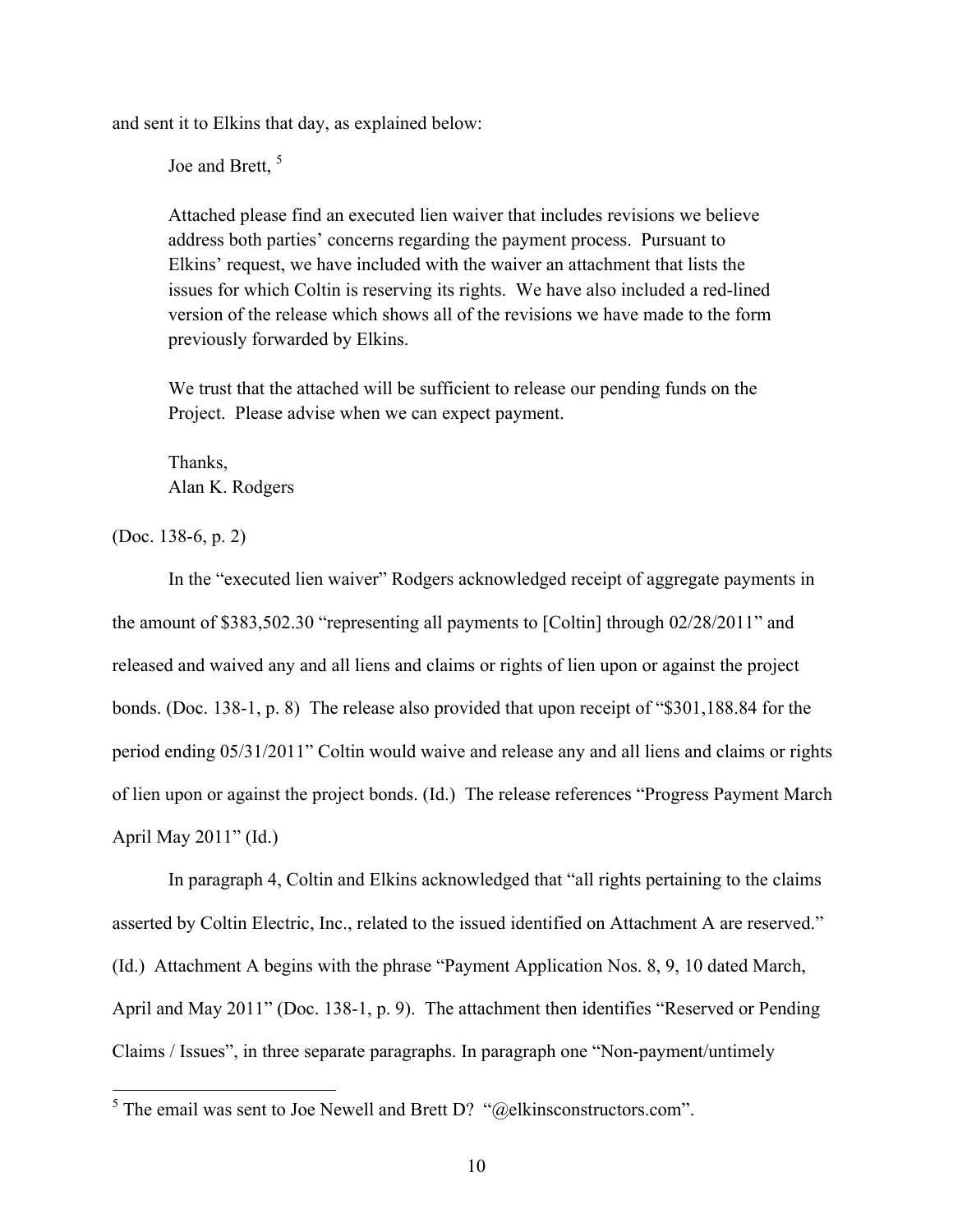payment. . ." claims are reserved. In paragraph two, reserves claims regarding ten separate

"Pending Change Order Proposals". Paragraph three, sets forth as follows:

3. All additional performance costs and time (including those of Coltin Electric's subcontractors and suppliers) including but not limited to delay, acceleration, material or labor escalation, additional and/or diluted supervision, overtime, loss of productivity, etc., related to project impact and issues enumerated in the following documents:

a. Notice of Impact on Schedule dated 11/24/2010

b. Revised Look Ahead Schedule Impact dated 01/07/2011

c. Notice of Schedule Cost Impact dated 03/18/2011

d. Request for Extension of Contract Time dated 04/07/2011

e. Project Completion Concerns dated 04/28/2011

f. Safety and Security of Electrical Systemsn -5/12/2011

g. Claim for Additional Compensation dated 05/26/2011

h. 24 Hour Work Schedule dated 06/06/2011

i. Response to 120 Hour Notice 06/20/2011

j. Any related email correspondence during the referenced time frame of November 2010 through June 2011

(Doc. 138-1, p. 9-10).

On June 23, 2011, Birkelbach responds that Elkins will release Coltin's March payment

that day upon verification of all sub-subcontractor waivers for February, that Elkins will release

Coltin's April payment upon receipt of all sub-subcontractor waivers for March. Birkelbach also

stated as follows:

We will continue to work with you to resolve the waiver issue between Elkins and Coltin, and release your May funds once we have been funded by the Owner and finalized the waiver language between Elkins and Coltin.

(Doc. 138-1, p. 26) Ultimately, Elkins made payments to Coltin for the periods of March and

April<sup>6</sup> without lien releases for those payment periods. (Doc. 138-1, Rodgers Affidavit, 12).

 $6$  The ninth application for payment was signed and submitted by Hirmer on April 20, 2011 for the period ending April 30, 2011. No release was provided with this application. (Doc. 146-11)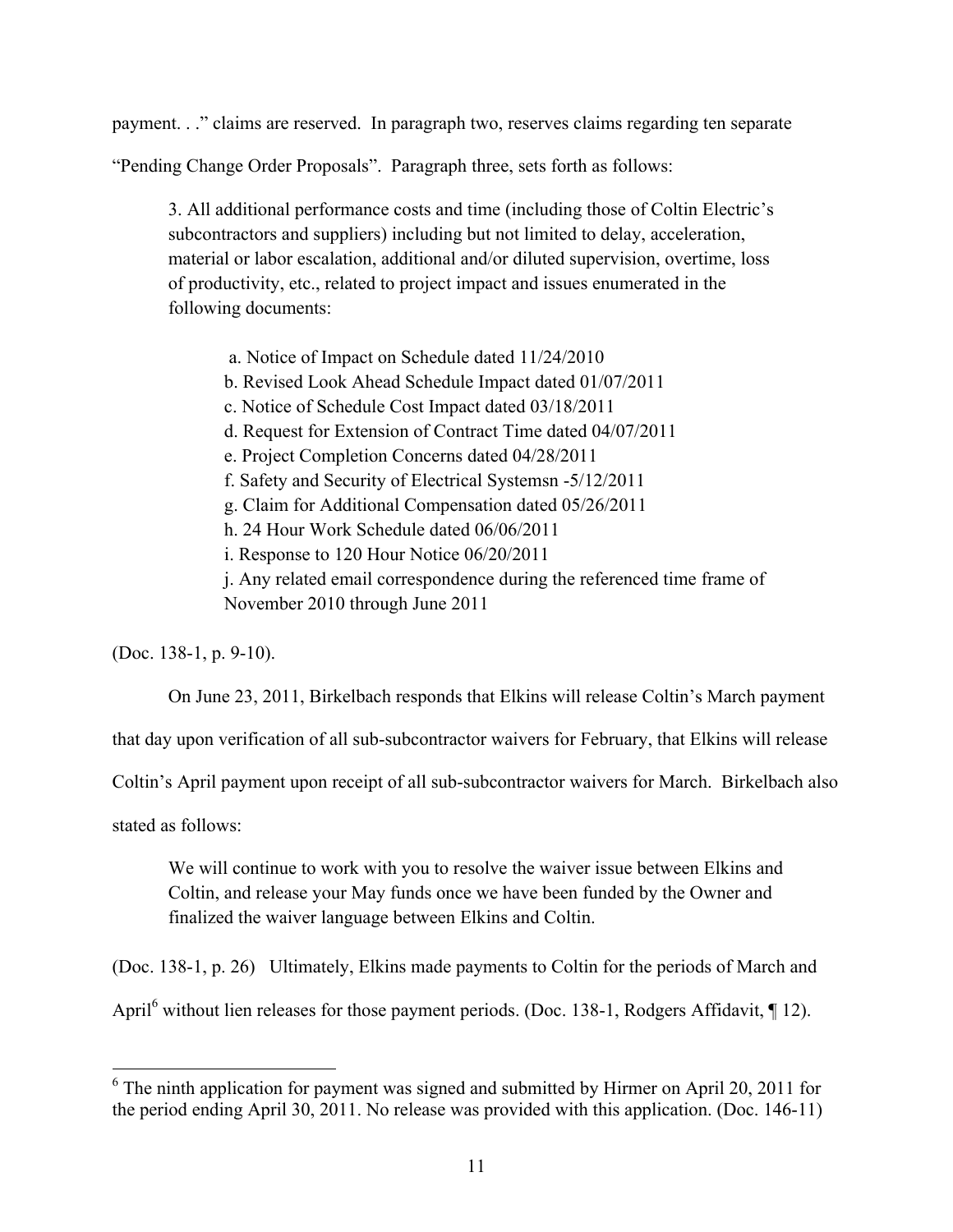Later that day, Rodgers responded to Birkelbach:

I agree with this plan insofar as Coltin reserves and retains all rights to claims previously sent to Elkins attention. In addition, if terms are not reached on a waiver we expect the May and all future payments to be sent to Coltin expeditiously and according to State law.

(Doc. 138-1, p. 26)

On June 24, 2011, Birkelbach responded:

The March Check was over-nighted to your office today. We will release the April payment, as well, as indicated below. Elkins will release the May, and all subsequent payments as per the terms of our executed subcontract with Coltin.

(Doc. 138-1, p. 25)

On October 12, 2011, Rodgers emailed Joe Newell at Elkins as follows:

Joe,

I am sitting here with Matt Welch and we are wondering if this document is the one that was last agreed upon by yourself and Fred Mendicino.

Alan K. Rodgers

(Doc. 138-1, p. 17) The "document" referenced is the release signed by Rodgers on June 21,

2011.

 $\overline{a}$ 

Coltin was not paid for the May payment application. (Doc.138-1, p. 4)

II. Conclusions of Law

## A. Summary Judgment Standard

Summary judgment should be granted "if the movant shows that there is no genuine

dispute as to any material fact and the movant is entitled to judgment as a matter of law." Fed. R.

Civ. P. 56(a). If a party raises the assertion "that a fact cannot be or is genuinely disputed", the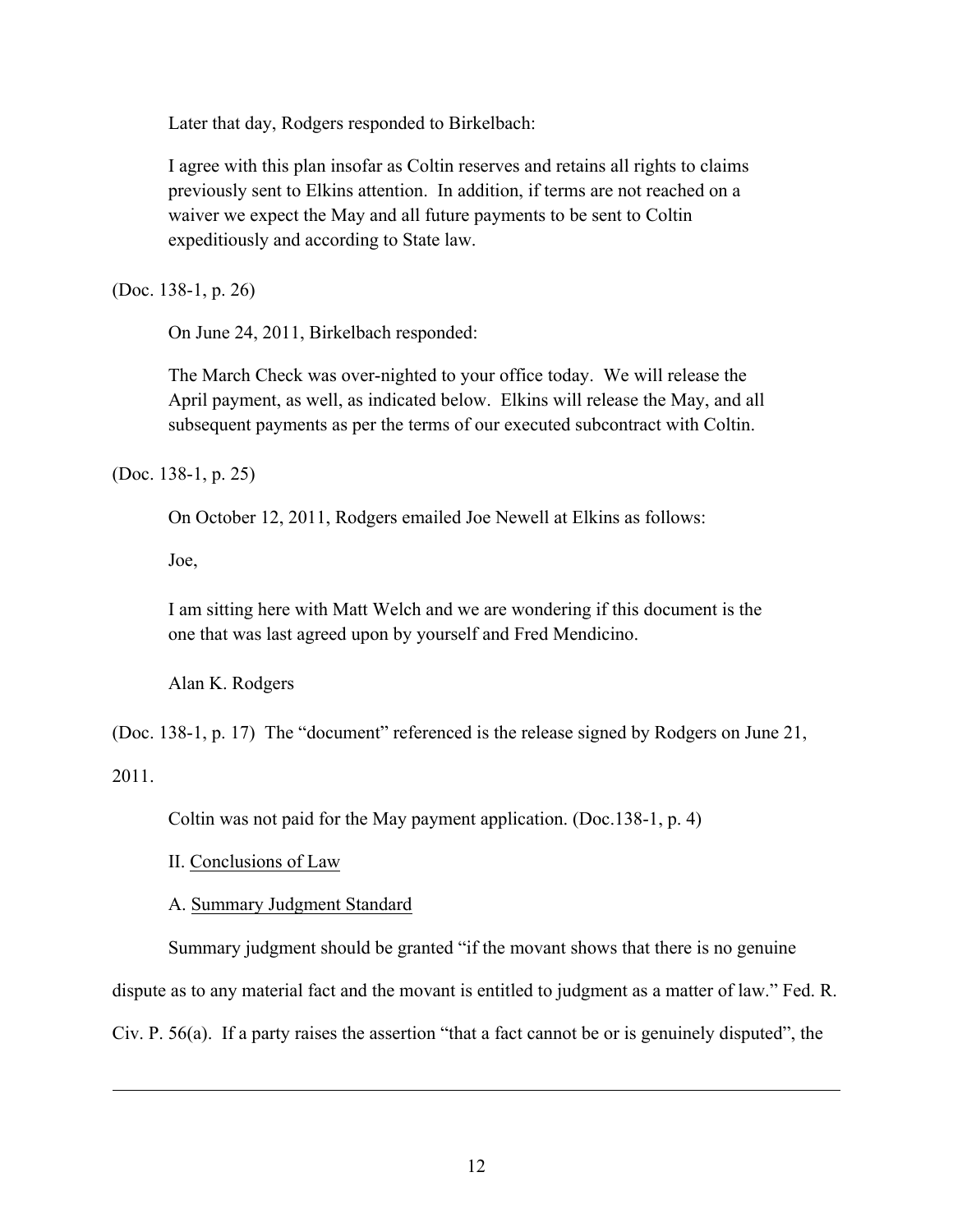#### party must

(A) cit[e] to particular parts of materials in the record, including depositions, documents, electronically stored information, affidavits or declarations, stipulations (including those made for purposes of the motion only), admissions, interrogatory answers, or other materials; or

(B) show[] that the materials cited do not establish the absence or presence of a genuine dispute, or that an adverse party cannot produce admissible evidence to support the fact.

Fed. R. Civ. P.  $56(c)(1)(A)(B)$ .

The defendant, as the parties seeking summary judgment bear "the initial burden to show the district court, by reference to materials on file, that there are no genuine issues of material fact that should be decided at trial." *Clark v. Coats & Clark, Inc.,* 929 F.2d 604, 608 (11th Cir. 1991). The party seeking summary judgment "always bears the initial responsibility of informing the district court of the basis for its motion, and identifying those portions of 'the pleadings, depositions, answers to interrogatories, and admissions on file, together with the affidavits, if any,' which it believes demonstrate the absence of a genuine issue of material fact." *Clark,* 929 F.2d at 608 (quoting *Celotex Corp. v. Catrett*, 477 U.S. 317, 323, 106 S. Ct. 2548, 2553 (1986)).

Once the defendant has satisfied its responsibility, the burden shifts to the plaintiff, as the non-movant, to show the existence of a genuine issue of material fact. *Id*. "In reviewing whether the nonmoving party has met its burden, the court must stop short of weighing the evidence and making credibility determination of the truth of the matter. Instead, the evidence of the nonmovant is to be believed, and all justifiable inferences are to be drawn in his favor." *Tipton v. Bergrohr GMBH-Siegen*, 965 F.2d 994, 999 (11th Cir. 1992) (citing *Anderson v. Liberty Lobby*, 477 U.S. 242, 255, 106 S. Ct. 2505 (1986)); *Adickes v. S.H. Kress & Co.*, 398 U.S. 144, 158-159, 90 S. Ct. 1598, 1608-1609 (1970). However, a "moving party is entitled to summary judgment if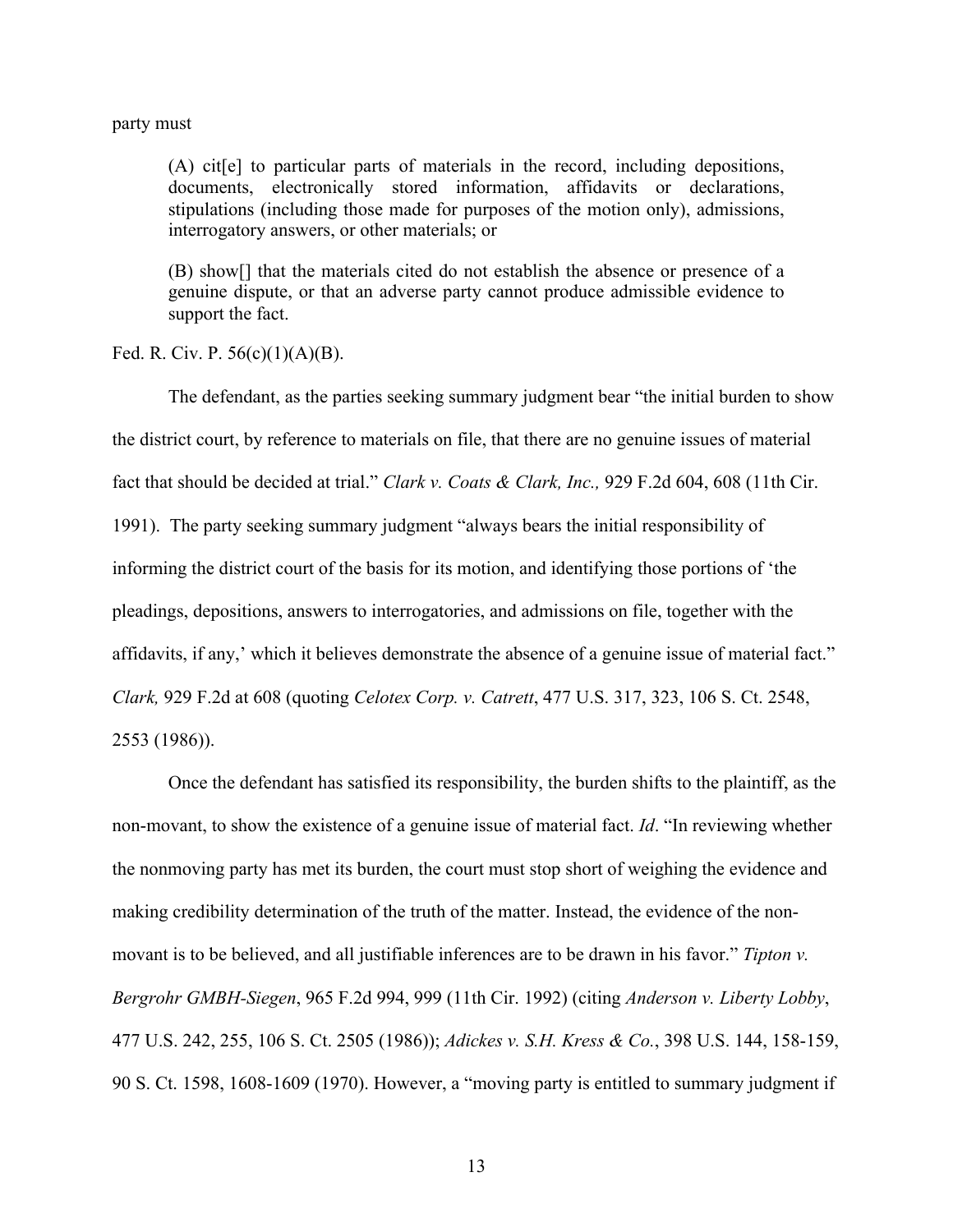the nonmoving party has 'failed to make a sufficient showing on an essential element of her case with respect to which she has the burden of proof.'" *In re Walker*, 48 F. 3d 1161, 1163 (11th Cir. 1995) (quoting *Celotex Corp.*, 477 U.S. at 323, 106 S. Ct. at 2552). Overall, the Court must "resolve all issues of material fact in favor of the [non-movant], and then determine the legal question of whether the [movant] is entitled to judgment as a matter of law under that version of the facts." *McDowell v. Brown*, 392 F.3d 1283, 1288 (11<sup>th</sup> Cir. 2004) (citing *Durruthy v. Pastor*, 351 F.3d 1080, 1084 (11th Cir. 2003)).

However, the mere existence of any factual dispute will not automatically necessitate denial of a motion for summary judgment; rather, only factual disputes that are material preclude entry of summary judgment. *Lofton v. Secretary of Dept. of Children and Family Services*, 358 F.3d 804, 809 (11th Cir. 2004). "An issue of fact is material if it is a legal element of the claim under the applicable substantive law which might affect the outcome of the case. It is genuine if the record taken as a whole could lead a rational trier of fact to find for the nonmoving party." *Reeves v. C.H. Robinson Worldwide, Inc.*, 594 F.3d 798, 807 (11th Cir. 2010) (citation omitted).

### B. Analysis

Continental argues that it is entitled to judgment as a matter of law for all claims for damages incurred on or before February 28, 2011. (Doc. 135) Continental argues that Coltin signed a release effective through February 28, 2011 in conjunction with payment application #7 and that the release contained an unambiguous release of Elkins and a waiver and release of Coltin's claims against the project bond for all labor, materials equipment or services that Coltin furnished through February 28, 2011. Continental argues that the release was conditioned upon receipt of payment of \$146,812.20, that Coltin was paid this sum in two payments, and Coltin accepted the payments, which effectuated the waiver and release.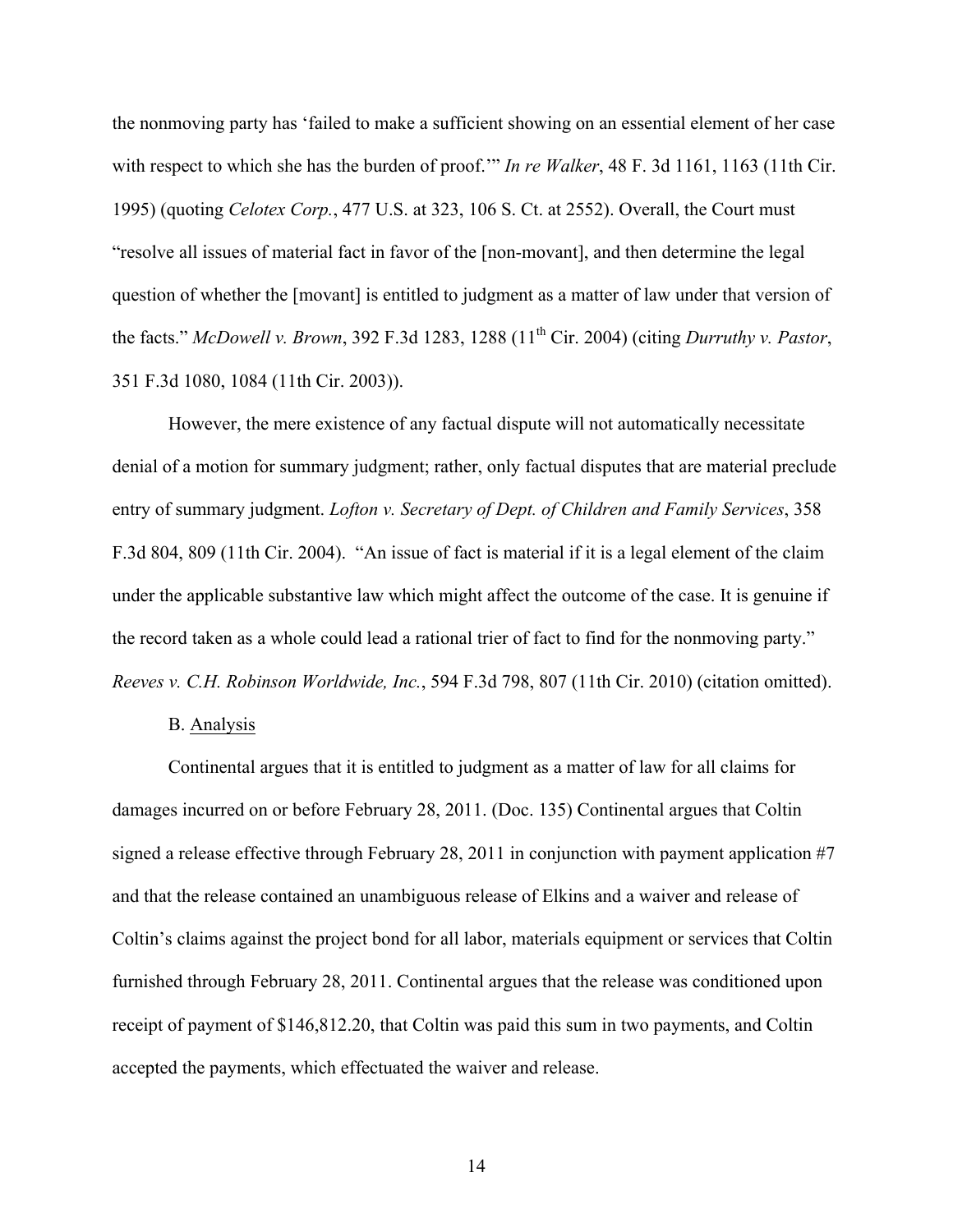#### 1) Hirmer's authority

The Commissioner argues that the February 28, 2011 release is not effective because Hirmer did not have authority to sign on behalf of Coltin. The Commissioner relies upon Rodgers' affidavit testimony that Hirmer did not have authority. (Doc. 138-1, ¶¶ 5-6) In reply, Continental argues that Hirmer had actual or apparent authority to execute the February 28, 2011 release and therefore, bound Coltin and hence the Commissioner, to its terms.

Under Alabama law, apparent authority is implied where the principal permits the agent to appear to a third person to have the capacity to act on behalf of the principal. Such apparent authority "rests upon the principle of estoppel, which forbids one by his acts to give another an appearance of authority which he does not have and to benefit from such misleading conduct to the detriment of one who has acted in reliance upon such appearance." *McLemore v. Hyundai Motor Mfg. Ala., LLC,* 7 So.3d 318, 329 (Ala.2008) (internal quotations omitted). On motion for summary judgment, "a party relying on an apparent agency must 'show that he was misled by the appearances relied upon. It is not enough that he might have been ... so misled. It must also appear that he had reasonable cause to believe that the authority existed; mere belief without cause, or belief in the face of facts that should have put him on his guard is not enough.'" *McLemore,* 7 So.3d at 329 (quoting *Brown v. St. Vincent's Hosp.,* 899 So.2d 227, 241 (Ala.2004)).

Hirmer was employed as Coltin's Account Receivable clerk and in that capacity signed and certified all nine payment applications and four of the release of lien forms. Hirmer communicated with Elkins' Project Accountant Anderberg in regard to processing the payment applications, providing the release of lien forms, and obtaining payment for Coltin. Elkins relied upon Hirmer's authority to release the liens and claims and issued payments to Coltin. As the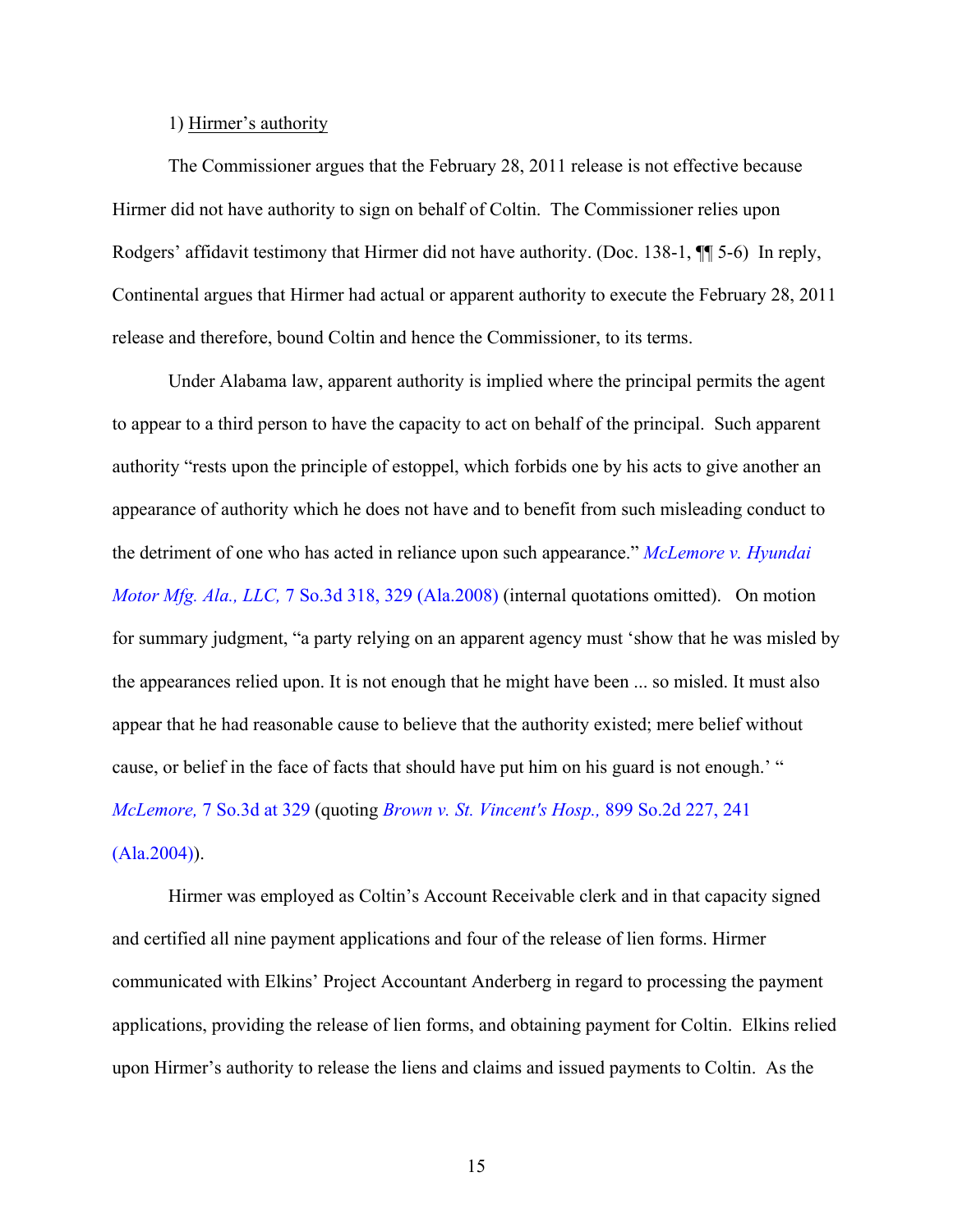principal, Coltin accepted these payments from Elkins and never informed Elkins that Hirmer did not have authority to sign the releases. Thus, Elkins had reasonable cause to believe that Hirmer had authority to act on behalf of Coltin. Accordingly, the Court finds that there is no issue of material fact that Hirmer had apparent authority to sign the releases on behalf of Coltin.

#### 2) Payment through December 31, 2010

There is no dispute of fact that the releases signed by Hirmer and submitted with payment applications 1, 2, 4, and 5 contained the waiver and release of liens and claims against Elkins' payment bond. The parties do not dispute that Elkins paid Coltin based upon these releases. The Court having now determined that Hirmer had apparent authority to bind Coltin to the releases submitted with payment applications 1, 4, and 5, and that payment has been made as to those payment applications as well as payment application 2 for which Rodgers signed the release and payment application 3 for which there does not appear to be a release, the Court finds that summary judgment is entered in favor of Continental as to Coltin's liens and claims or rights of liens against the payment bond that arose before December 31, 2010. (Doc. 113-1, Release of Lien-Alabama signed February 7, 2011, for payment application 5 covering the period through December 31, 2010)

### 3) The effect of the February 28, 2011 release

Continental argues that Coltin's acceptance of Elkins' payments for work, labor and materials furnished in January and February 2011, effectuated and made unconditional the waiver and release terms of the February 28, 2011 release which accompanied payment application #7. Continental argues that summary judgment should be granted in its favor as to all claims and liens incurred before February 28, 2011.

The Commissioner argues that the releases dated April 21, 2011 and May 5, 2011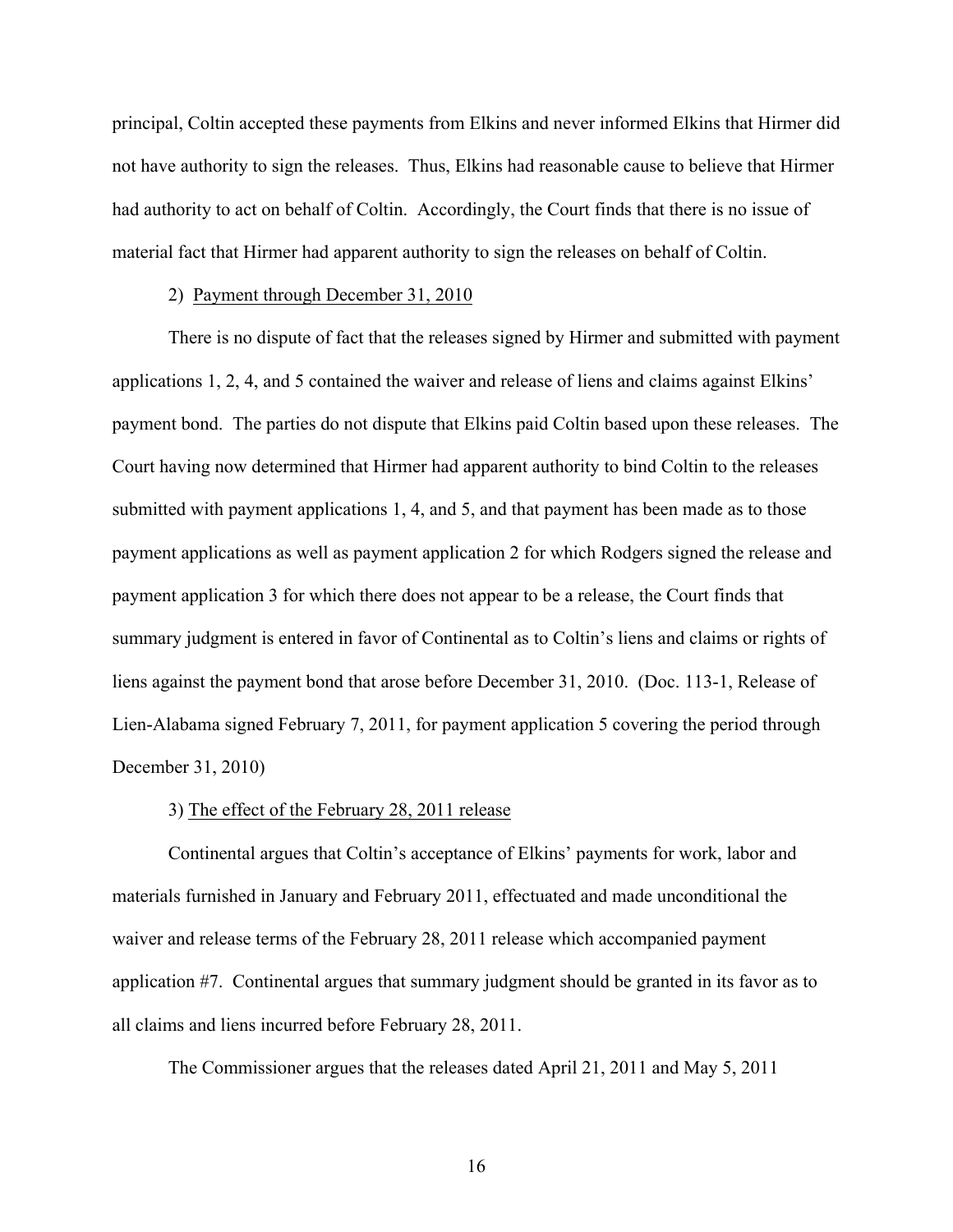supersede and replace the release signed on February 25, 2011, because Elkins accepted those releases and made payment based on them. The Commissioner argues that the parties continued to negotiate a release form that preserved Coltin's liens and claims and rights of lien against the project bond and that the release signed in June 21, 2011, superseded all prior releases for the January and February period.

This issue of the effect that should be given to the February 28, 2011 release in light of the releases signed on April 21, 2011, May 5, 2011, and June 21, 2011, and the issue of whether Elkins was induced to accept the release because of fraud or misconduct on the part of Coltin, was discussed at the final pretrial conference. By separate order, the parties have been ordered to provide additional briefing. Therefore, the Court reserves ruling at this time.

#### 4) Ambiguity of the release

Continental argues that the February 28, 2011 release is supported by consideration, unambiguous in meaning, and should be given effect according the intent of the parties. Continental argues that the intent of the parties to release and waive claims against Elkin and the project bonds for all labor, materials, equipment or services furnished through February 28, 2011, can be ascertained from the plain and clear meaning of the express terms of the release.

The Commissioner argues that the February 28, 2011 release is ambiguous, that the true meaning is a question of fact, and therefore, summary judgment should be denied. In support, the Commissioner argues that its interpretation of the release indicates that the subject matter is restricted to a release of liens while Continental's interpretation implies that the release addresses both claims and liens.

When interpreting a contract, the "court should give the terms of the agreement their clear and plain meaning and should presume that the parties intended what the terms of the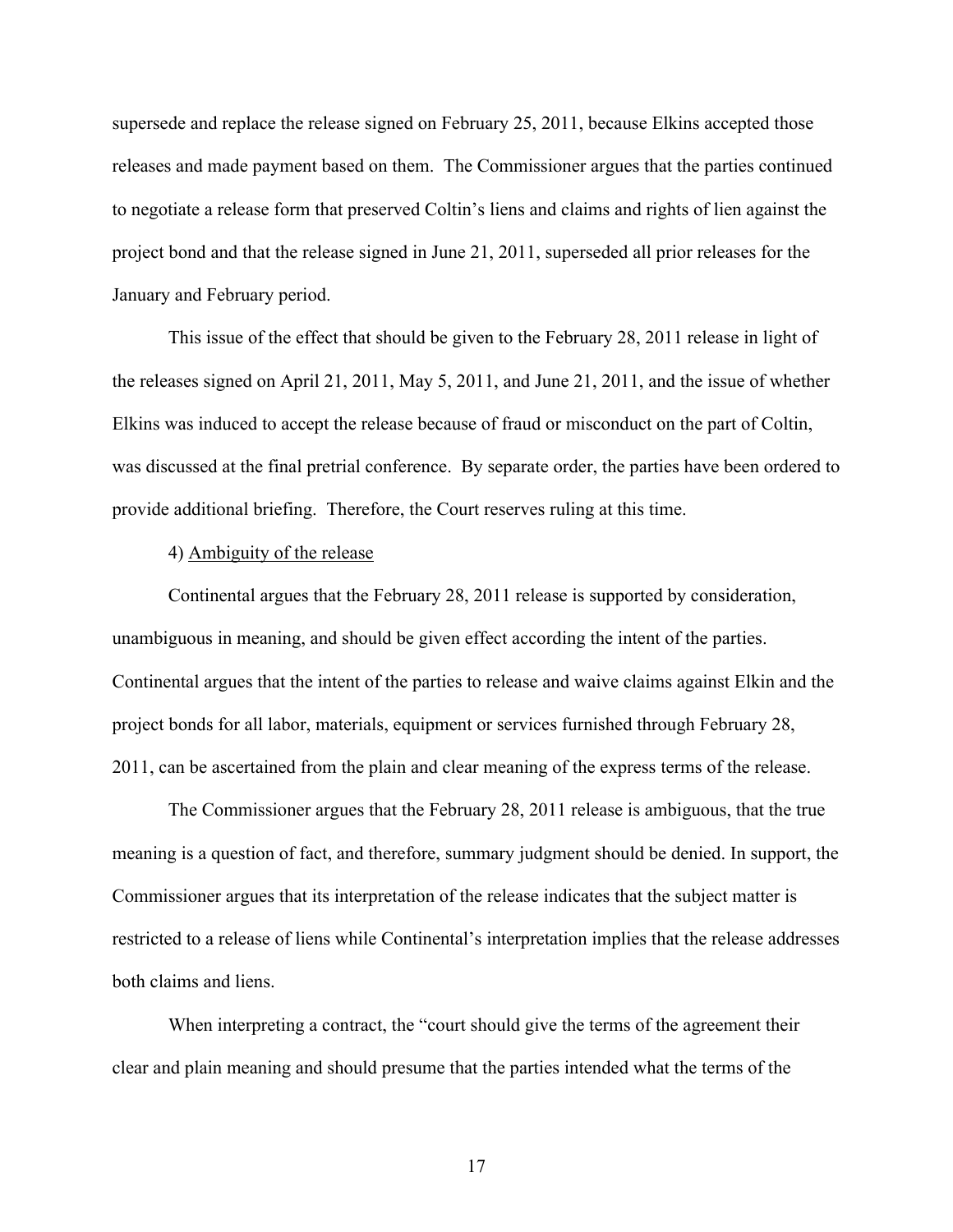agreement clearly state." *Turner v. West Ridge Apartments, Inc.,* 893 So.2d 332, 335 (Ala.2004). If the contract is unambiguous, then the court does not look beyond the plain language to speculate the subjective expectations of the parties or their intent. *Harbison v. Strickland,* 900 So.2d 385, 391 (Ala.2004). An ambiguity exists if the contract is capable of more than one meaning. *Voyager Life Ins. Co. v. Whitson,* 703 So.2d 944, 948 (Ala.1997).

The Court finds that the release is not capable of more than one interpretation, and therefore, is not ambiguous. The clear and plain meaning is that the parties intended to release and waive any and all liens and claims or rights of lien upon or against the project bonds, conditioned upon payment for labor, materials, equipment or services provided to Elkins.

The Commissioner argues that the release is ambiguous because it could be read to release only liens and not claims. However, that interpretation is not consistent with Alabama law. Generally, a mechanic or materialman who provides labor or materials on a private construction project may file a lien against the private property and follow the procedures under Ala. Code § 35-11-210 to obtain payment. *Johnson Controls, Inc. v. Liberty Mutual Insurance Co*., - - - So. 3d - - -, 2014 WL 1874599, \*10 (Ala. 2014). However, that statute does not apply to public property. Therefore, Alabama's little Miller Act, Ala. Code. § 39-1-1, was enacted to provide a remedy to ensure that materialmen receive payment for labor or materials supplied on a public works project. *Id.* The statute requires contractors to provide a payment bond to act as security for the suppliers of labor or materials on public contracts. Thus, the mechanic or materialman in that circumstance may file a claim against the payment bond.

The Commissioner's interpretation that the release applies only to waive and release liens against the property and not claims against Elkins' payment bond would render the release meaningless. Coltin and other subcontractors cannot file liens against public property so there is